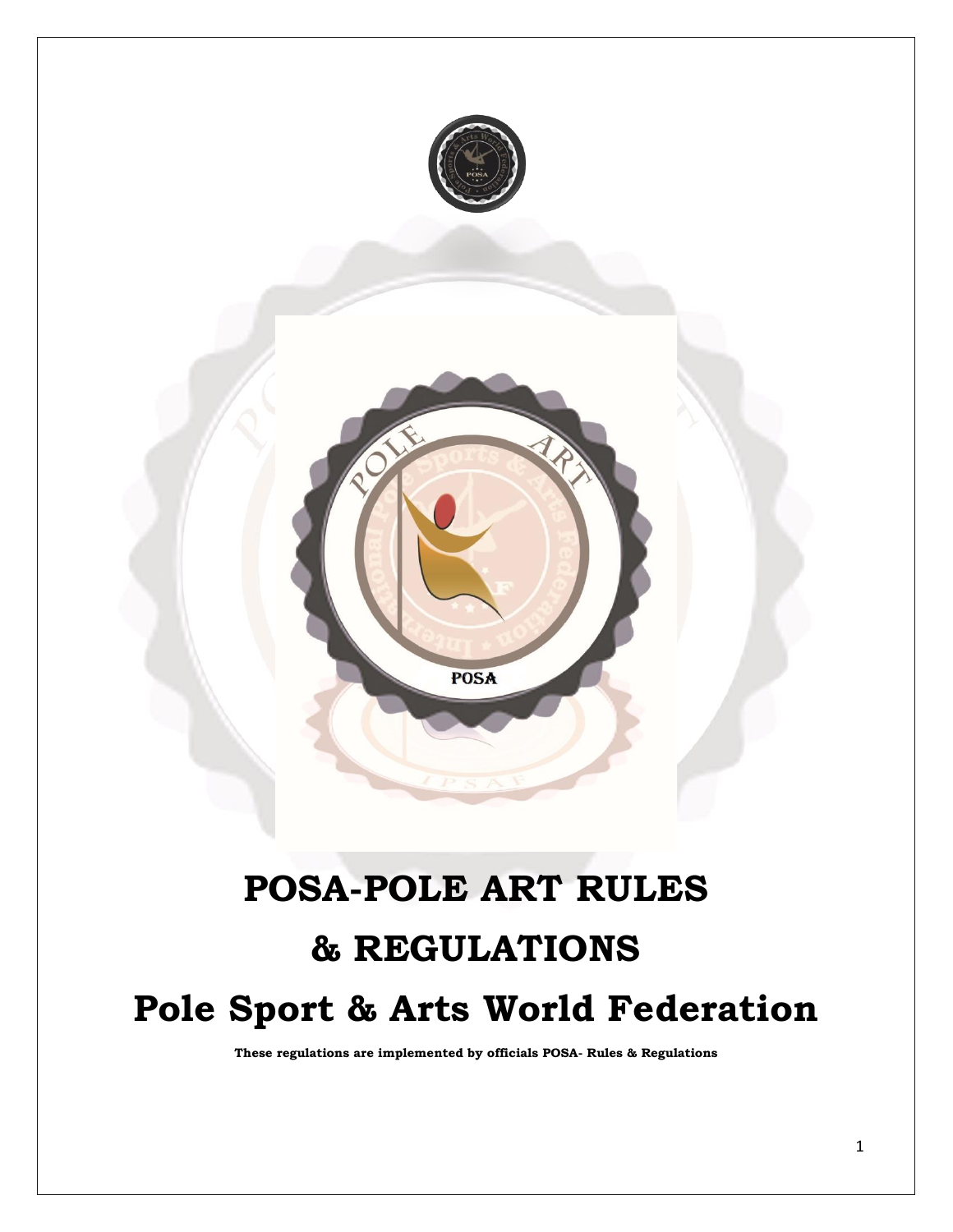### Table of Contents

POSA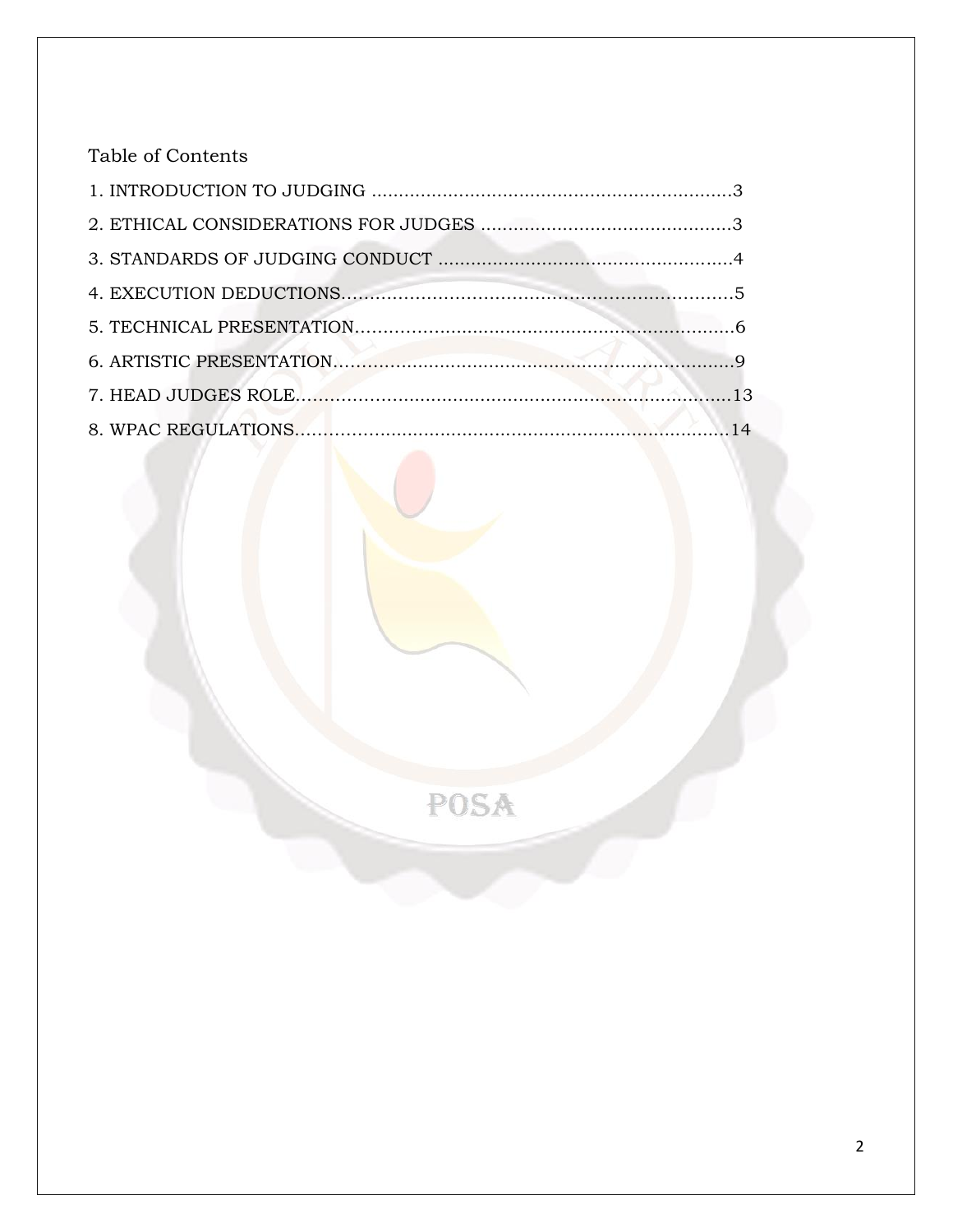### 1. Introduction to POSA Judging

The POSA believes the duty of Judges is to act impartially in Pole Art competitions. We believe this duty carries with it an obligation to perform with accuracy, fairness, and objectivity through an overriding sense of integrity.

It is vital every official approach each assignment in a professional manner. Because of their authority and autonomy, officials must have a high degree of commitment and expertise.

Judges who are "professionals" voluntarily observe a high level of conduct, not because of fear of penalty, but rather out of personal character. They accept responsibility for their actions. This conduct has as its foundation a deep sense of moral values and use of reason which substantiates the belief a given conduct is proper, simply because it is.

### 2. Ethical Considerations for Judges

Judges must be free of obligation to any interest other than the impartial and fair judging of Pole Arts competitions. Any decisions, which are slanted by personal bias, are dishonest and unacceptable.

Anything, which may lead to a conflict of interest, either real or apparent, must be avoided. Gifts, favors, special treatment, privileges, employment, or a personal relationship with a team, school or individual, which can compromise the perceived impartiality of officiating, must be avoided.

Judges have a responsibility to continuously seek self-improvement through study of the sport, rules, mechanics, and the techniques of pole fitness management. They have a responsibility to accurately represent their qualifications and abilities when requesting or accepting officiating assignments. Judges have an obligation to treat other officials with professional dignity and courtesy and recognize that it is inappropriate to criticize other officials publicly. Whilst officiating, judges should protect the public (fans, administrators, coaches, players, et al.) from inappropriate conduct and shall attempt to eliminate from the officiating avocation/profession, all practices which bring discredit to it.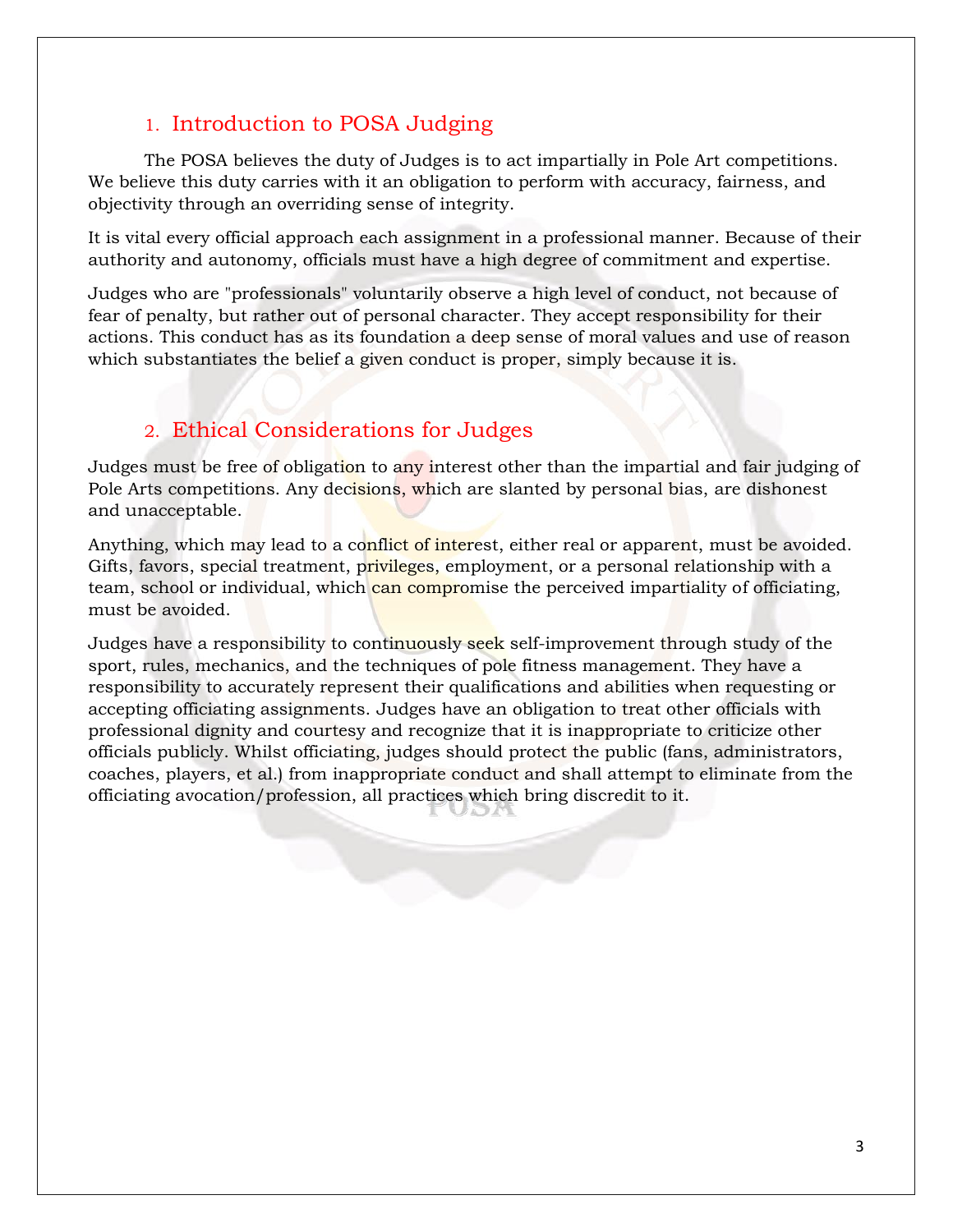### 3. Standards of Judging Conduct

To apply honestly, impartially, and objectively all of the rules governing competitions. To safeguard the interests of all competitors on equal terms.

To cooperate in providing the best possible conditions for the benefit of the competitors, other officials, and administrators.

To respect the feelings and competitive drive of the Pole Sports athletes, and to make reasonable allowances for their heightened emotions in the heat of competition.

To follow the Constitution and Bylaws, Rules and Regulations, and Ethical Code of Conduct and the requirements of an effective administration and to cooperate willingly and promptly with the officially elected or appointed administrators and other officials in the carrying out of their duties and responsibilities.

To cooperate with the organizers of the competitions by rendering decisions clearly and promptly, and in accordance with the requirements of the competition or judging procedures.

To refrain from attempting to influence the decisions of other judges or officials, and to respect their individual opinions and decisions.

To refrain from discussing any part of the judging process from training to selection of athlete with any one not part of the judging panel.

To refrain from giving any feedback personal or publicly to an athlete or replying to questions or statements that have been made regarding judging.

To honor the special trust conferred upon them in their selection as judges and to adhere to the standards of personal conduct expected of a sports official.

To cooperate with the Pole (Arts) athletes, other officials, and administrators in the development of high standards, both moral and physical, for the sport of Pole and in the progressive furtherance of the objects of the POSA.

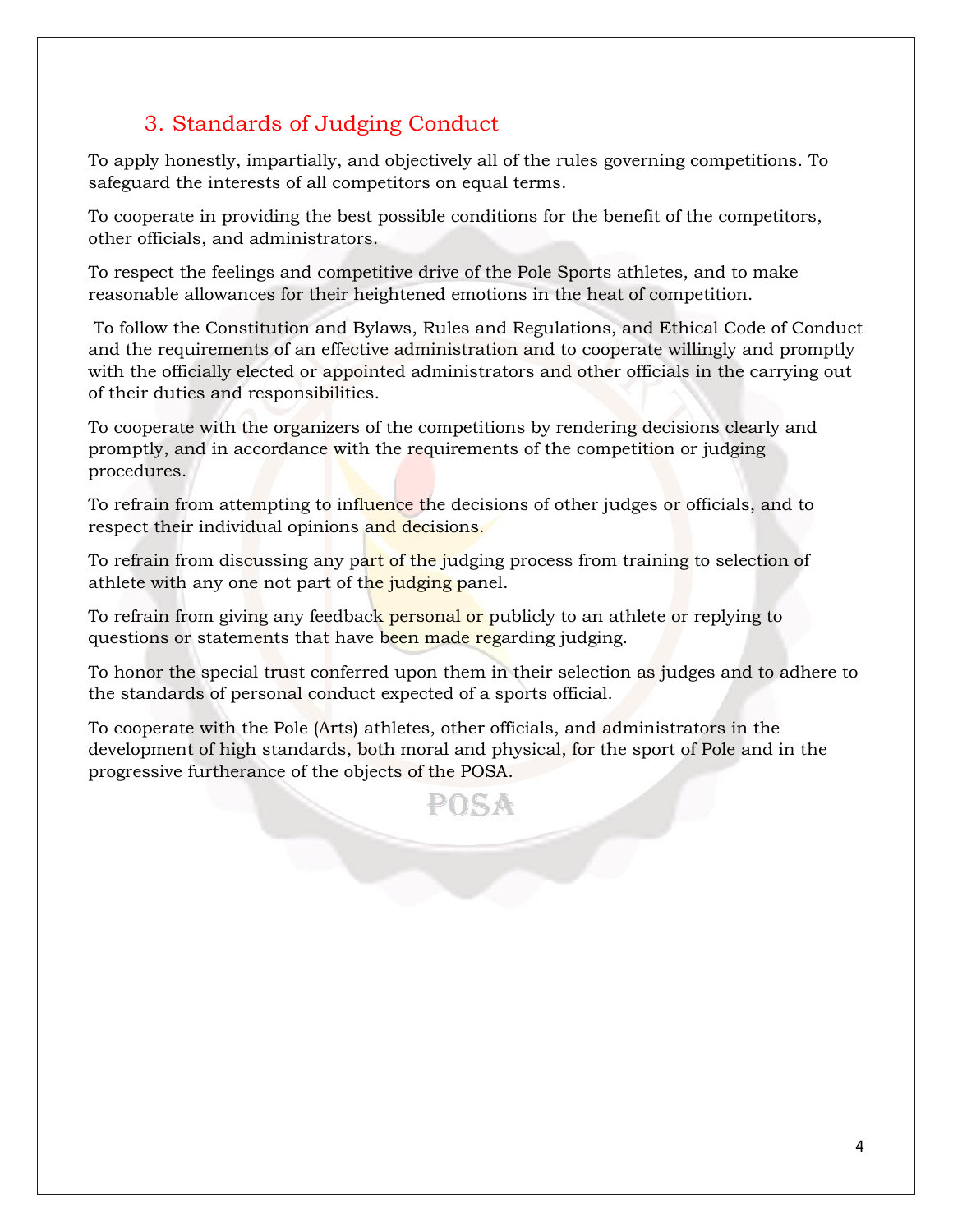### 4. Execution Deductions

A maximum of 75 points are awarded (by deduction) in the Execution section. This section is to the execution and the transitions in and out of the pole tricks, the floor work, etc. This section is broken down into the following areas:

| <b>Judging Criteria</b>                                                                  | <b>Maximum</b><br><b>Score</b> | <b>Score</b> | <b>Comments</b>     |
|------------------------------------------------------------------------------------------|--------------------------------|--------------|---------------------|
| <b>Singular deductions</b>                                                               | Per time                       |              |                     |
| Poor execution and Incorrect<br>lines                                                    | $-0.5$                         |              |                     |
| Poor transitions (floor & pole)                                                          | $-1$                           |              |                     |
| Lack of synchronicity<br>(Doubles Only)                                                  | $-1$                           |              |                     |
| Bad angle of the move                                                                    | $-1$                           |              |                     |
| A slip or loss of balance                                                                | $-2$                           |              |                     |
| Drying hands on costume,<br>body, pole or floor and or<br>fidgeting with hair or costume | $-2$                           |              |                     |
| A Fall                                                                                   | -5                             |              |                     |
| <b>One-time deductions</b>                                                               | One time                       |              |                     |
| Not using both poles equally                                                             | $-3$                           | JSA          |                     |
| Using less than 70% of the<br>pole                                                       | $-3$                           |              |                     |
| Lack of synchronicity<br>(Doubles only)                                                  | $-5$                           |              |                     |
| <b>TOTAL</b>                                                                             | $75 -$                         |              | <b>Final Total=</b> |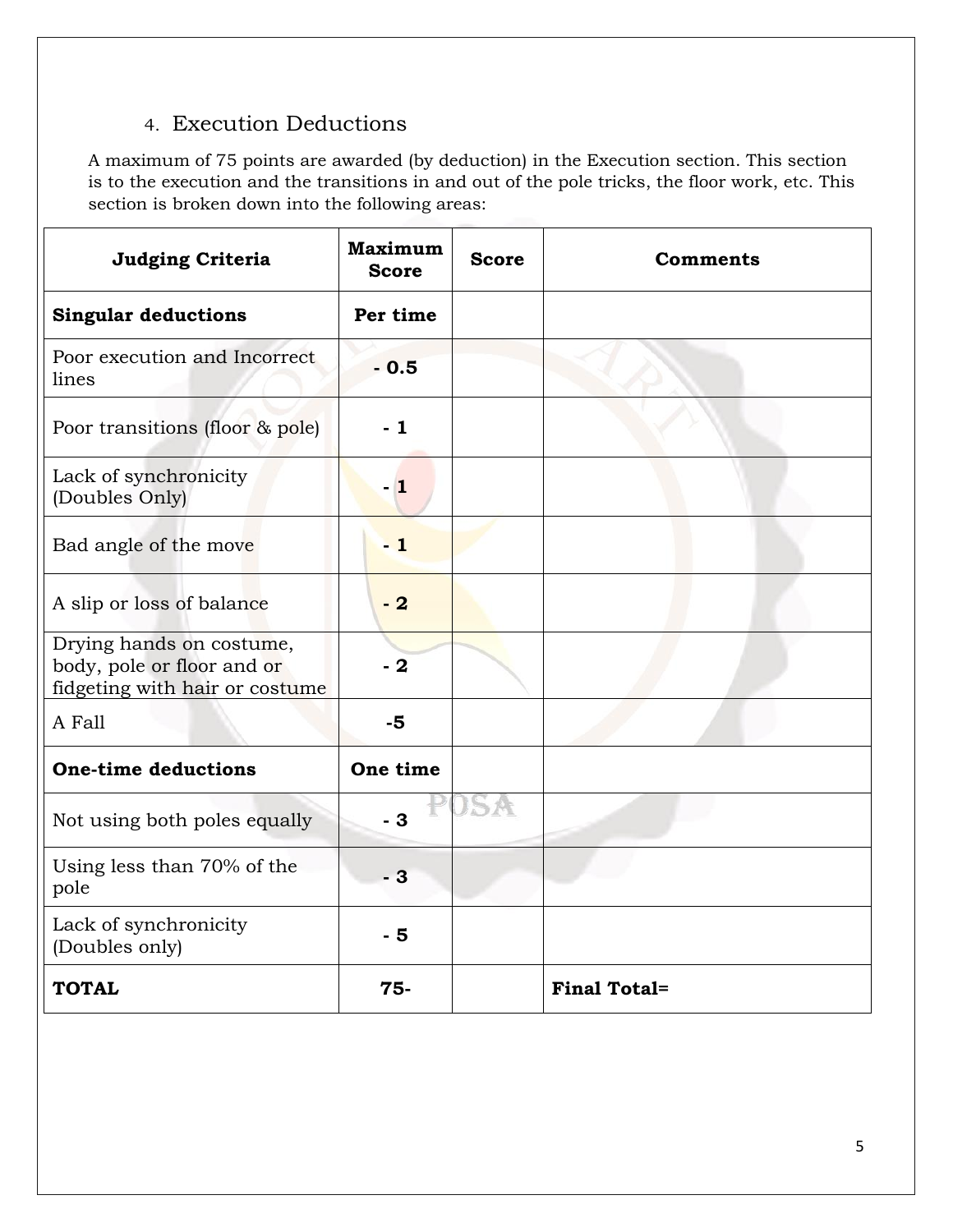### 5. Technical Presentation

A maximum of 65 points are awarded in the Technical section. This section is to judge pole tricks, the combination of pole tricks and level of difficulty, the execution and the transitions in and out of the pole tricks. The judges will look for tricks performed with ease and grace. This section is broken down into the following areas:

### **Originality**

Originality refers to the originality of the overall performance of the transitions, entrances, and exits out of tricks and combinations, original movement on and off the pole and the originality of chorography, and the overall performance. To achieve the highest point allocation, the athlete should create original combinations of tricks, create new transitions in and out of tricks, and create new themes and chorography. Higher points should not be awarded for just one or two unique tricks; the judges are looking for overall originality in all components of the routine.

### **Tricks Execution**

Execution of pole tricks must have the following:

**Clean lines** – The legs and arms should be correctly positions, toes should be pointed and fingers should not show tension by performing moves with clenched fist flexed feet.

**Extension** – Legs, arms, and torso should be fully lengthened. The shoulders and/or back should not be rounded and the head should be high showing no strain.

**Posture** – correct body alignment should be used on and off the pole

**Body placement (Posture)** – The body should be in the correct position for the trick and in relation to the pole.

### **Transitions**

Transitions refers to the transitions in and out of moves, from the floor to the pole and from the pole to the floor. To display the highest level of difficulty the athlete must display flowing movement and good body placement. The athlete must perform transitions with precision and ease.

### **Maximum Level of Execution**

Maximum Level of execution and difficulty is referring to the tricks and combinations of tricks. This level can be broken down into flexibility, strength, and dynamic movement.

### **Flexibility**

Flexibility refers to the flexibility of the legs, back, and shoulders. In order to display the highest LOE (level of execution) to the judges, the athlete should perform tricks, combinations, and transitions with full extension and mobility, which are flowing and balanced within the routine.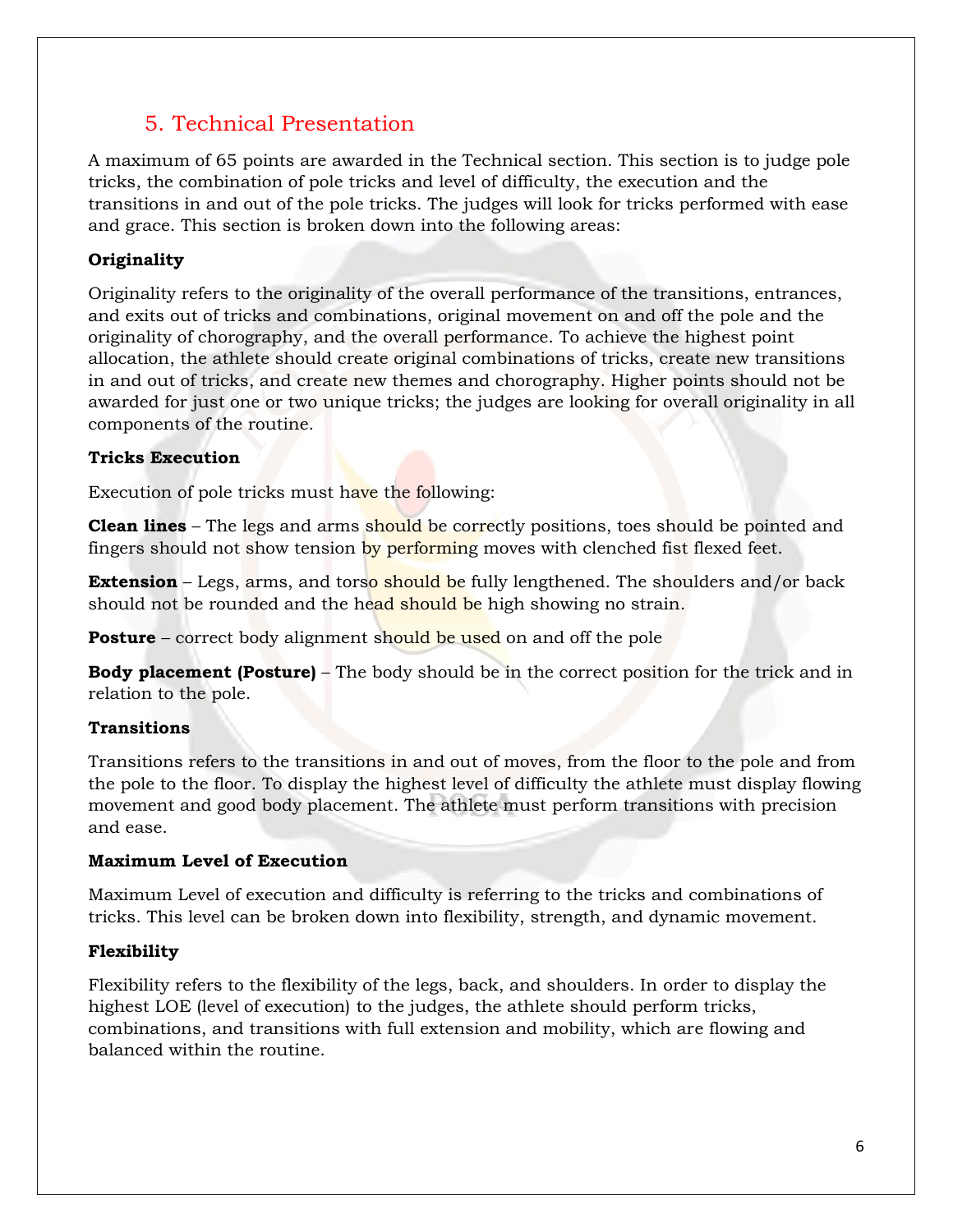### **Strength**

Strength refers to strength of the arms, core, and legs. To display the highest LOE to the judges, the athlete should perform both upper body and core strength tricks and combinations.

Holding and controlling a strength trick such as a Flag for two (2) seconds or more will display a higher LOE.

#### **Dynamic Movements**

Dynamic movement refers to the body in motion or the powerful control of momentum. To display the highest LOE to the judges, the athlete must demonstrate powerful momentum that allows the body to leave the pole. E.g. dynamic movement can be drops, catches, leg switches (higher points would be given to a combination of leg and body switches), controlling force, e.g. jade drop. The highest LOE of dynamic movement can be measured in the length of time the body leaves the pole.

### **Originality Bonus Trick (Singles only)**

Originality Bonus Trick refers to originality of the trick: If the athlete (Single only) performs an original trick, never seen, with a great technical performance, he/she will be assessed up to a maximum value of 5.

### **Synchronization of tricks and combinations (Doubles Only)**

Synchronization refers to the performance of a trick or combination simultaneously. This can either be both athletes on one pole or on two separate poles performing a mirror image of the trick or combination. To display the highest LOE to the judges, the athletes must be in unison in timing, execution, and range of movement (Max. 5).

POSA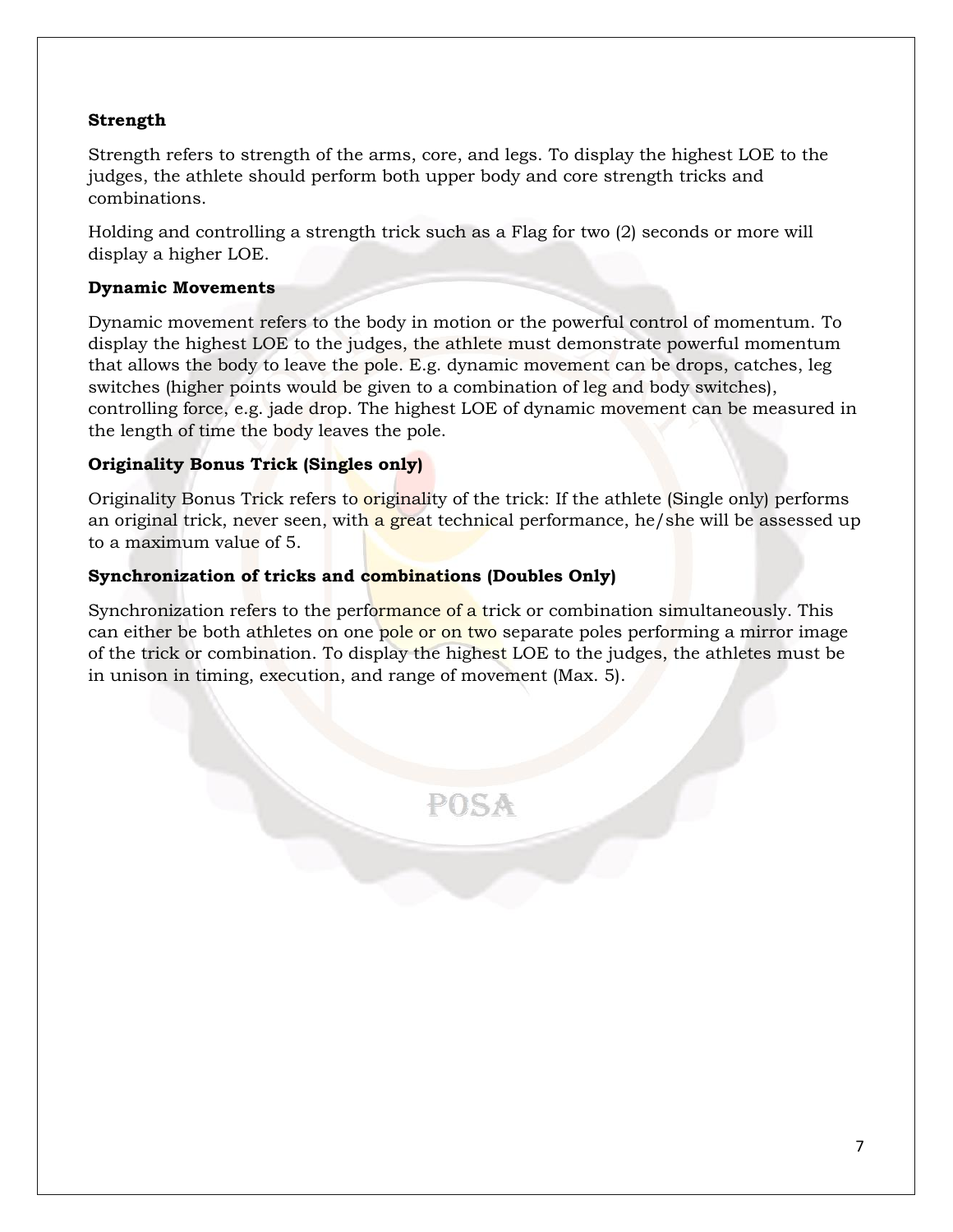### **Technical Score Sheet**

Judges Name:

Score is out of 65 points in total. You may use single points (1) or half points (0.5)

| <b>Judging Criteria</b>                                                 | <b>Maximum Score</b>    | <b>Score</b> | <b>Comments</b> |
|-------------------------------------------------------------------------|-------------------------|--------------|-----------------|
| Originality                                                             | 10                      |              |                 |
| <b>Execution of tricks,</b><br>combinations and<br>movements            | 10                      |              |                 |
| <b>Transitions level</b>                                                | 10                      |              |                 |
| Level of difficulty of<br>flexibility<br>movements                      | 10                      |              |                 |
| Level of execution<br>and difficulty of<br><b>Strength</b><br>movements | 10                      |              |                 |
| Level of execution<br>and difficulty of<br>dynamic<br>movements         | 10                      | POSA         |                 |
| <b>Originality Bonus</b><br><b>Trick (Singles Only)</b>                 | 5                       |              |                 |
| Synchronization of<br>tricks and<br>combinations<br>(Doubles Only)      | $\overline{\mathbf{5}}$ |              |                 |
|                                                                         | <b>FINAL TOTAL:</b>     |              |                 |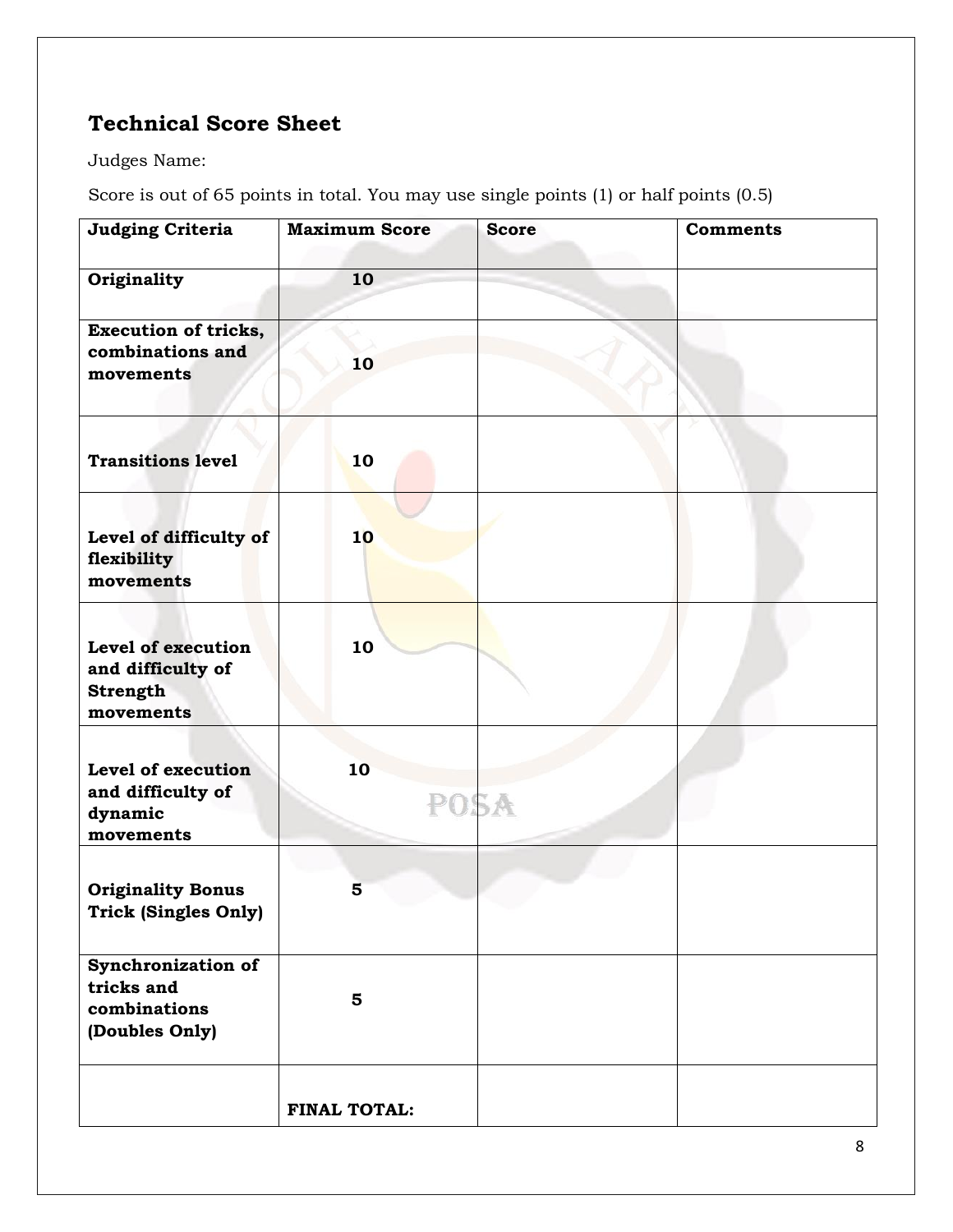### 6. Artistic Presentation

A maximum of 100 points are awarded in the Artistic section. This section is to judge the athlete's artistic presentation and interpretation. This is the way in which the athlete expresses and presents his or herself to the judges and captivates them in their performance. The judges will assess the athlete's ability to convey emotion and expression through movement. They should be confident, engaging, and entertaining, in each element of their performance. The costume, music, and performance should be reflective of each other. The athlete should create an original performance and display a unique style making sure to use both the spinning and static pole equally. Props are allowed in each POSA Pole Arts and in WPAC as well. The overall performance should flow seamlessly and effortlessly ensuring that highs and lows (shades) are demonstrated. This section is broken down into the following areas:

#### **Originality of musical choice**

Originality of musical choice, refers to the athlete's choice of music. If the athlete chooses a completely new music, never heard or never used in the Pole landscape, he / she will be able to earn a very important score. Obviously, this section goes far in symbiosis with the rest of the choreography and other artistic sections.

#### **Presentation (Make up & Styling)**

Presentation refers to the athlete's **physical presentation**. To achieve the highest point allocation, the athlete should have costume and attire reflective of the performance and music.

#### **Confidence**

Confidence refers to the athlete's level of confidence in his or her performance. To achieve the highest point allocation, the athlete should not show nerves, carry themselves with confidence, be engaging, command the stage and the audience attention and make their performance look believable. POSA

#### **Choreography**

Choreography refers to the athlete's ability to interpret the music, create chorography, and work with the beat of the music. To achieve the highest point allocation, the athlete should create chorography that shows the light, shade, feeling, and emotion of the music and their movements. They should connect with the music and show expression through their costume, body, and facial movements. They need to show they can work their chorography to the beat and phrase of the music and melody.

#### **Interpretation**

Interpretation refers to the athlete's ability to develop a stage persona or character. To achieve the highest point allocation, the athlete's attitude, personality, and facial expressions should be reflective of the music and costume. This could be done by using an alter ego or playing a character in the story they are telling with their performance.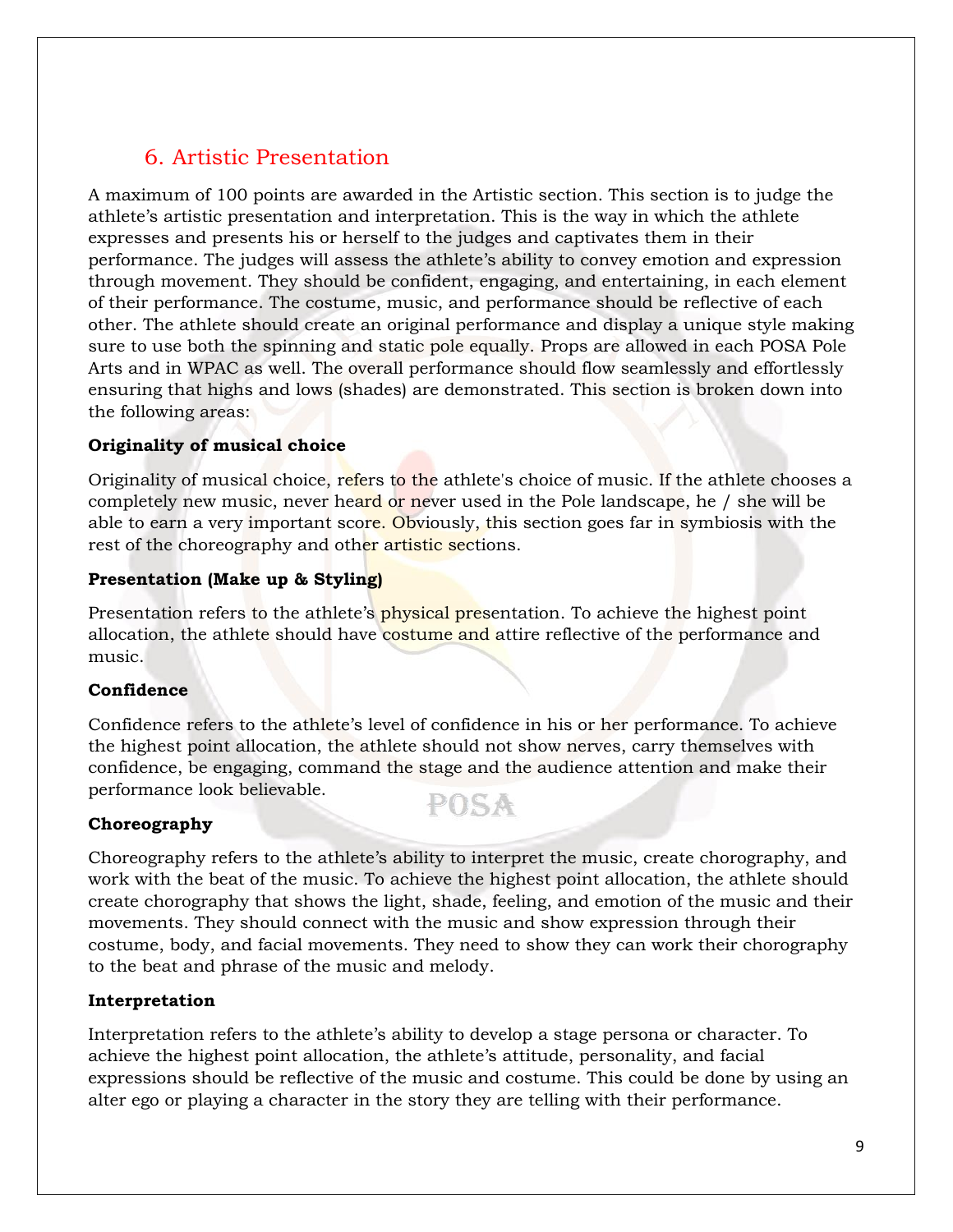### Overall Presentation

This section (part of Artistic) is to judge the athlete's stage performance. This can be defined by all moves perform around the pole, stage area, or stage surface, entire poles length, etc. The judges will assess the athlete's ability to perform dance and gymnastic chorography that is performed with imagination, flow, and flair.

This section is broken down into the following areas:

### **Acrobatics Moves & Dance Performance**

Movement and dance performance refers to the lines, postures, and shapes created by the athlete. This can include dance chorography and sequences, gymnastics and acrobatics, all performed on the surface of the stage but not on the floor. To achieve the highest point allocation, the athlete should create movements that work with the beat and phrase of the music, are reflective of the music, use flexibility and strength, and are engaging and entertaining. They should be creative and flowing when moving from pole to pole.

### **Use of Stage (Space)**

Use of stage refers to the athlete's use of all the stage when performing on the pole and on the floor. To achieve the highest point allocation, the athlete should use the whole stage, back, front, and center and the entire height of both poles. There should be a balanced use of upright and floor movements.

#### **Flow**

Flow refers to the athlete's ability to create a seamless and effortless performance. To achieve the highest point allocation, the athlete should flow off the pole, between poles, from floor to pole, and from floor to standing or from standing to floor. The sequences, tricks, transitions, chorography and/or gymnastics and acrobatic movements should flow seamless, smooth, natural, flawless, and in a graceful way. Movement in and out of tricks should continue to the next move faultlessly.

The routine should not look disjointed in any way. An athlete should be marked down if they perform tricks and wait for applause

### **Floor Work**

Floor work refers to the combinations of movements created on the surface of the stage. To achieve the highest point allocation, the athlete should create movements that work with the beat and phrase of the music, are reflective of the music, use flexibility and strength and are engaging and entertaining. They should be creative and flowing when moving around the stage.

#### **Balance routine**

Balance routine refers to the athlete's ability to create a performance that has equal elements. To achieve the highest LOE, the athlete(s) should create a balanced routine of tricks, transitions, chorography stage performance, artistic content, and the use of both spinning and static poles equally.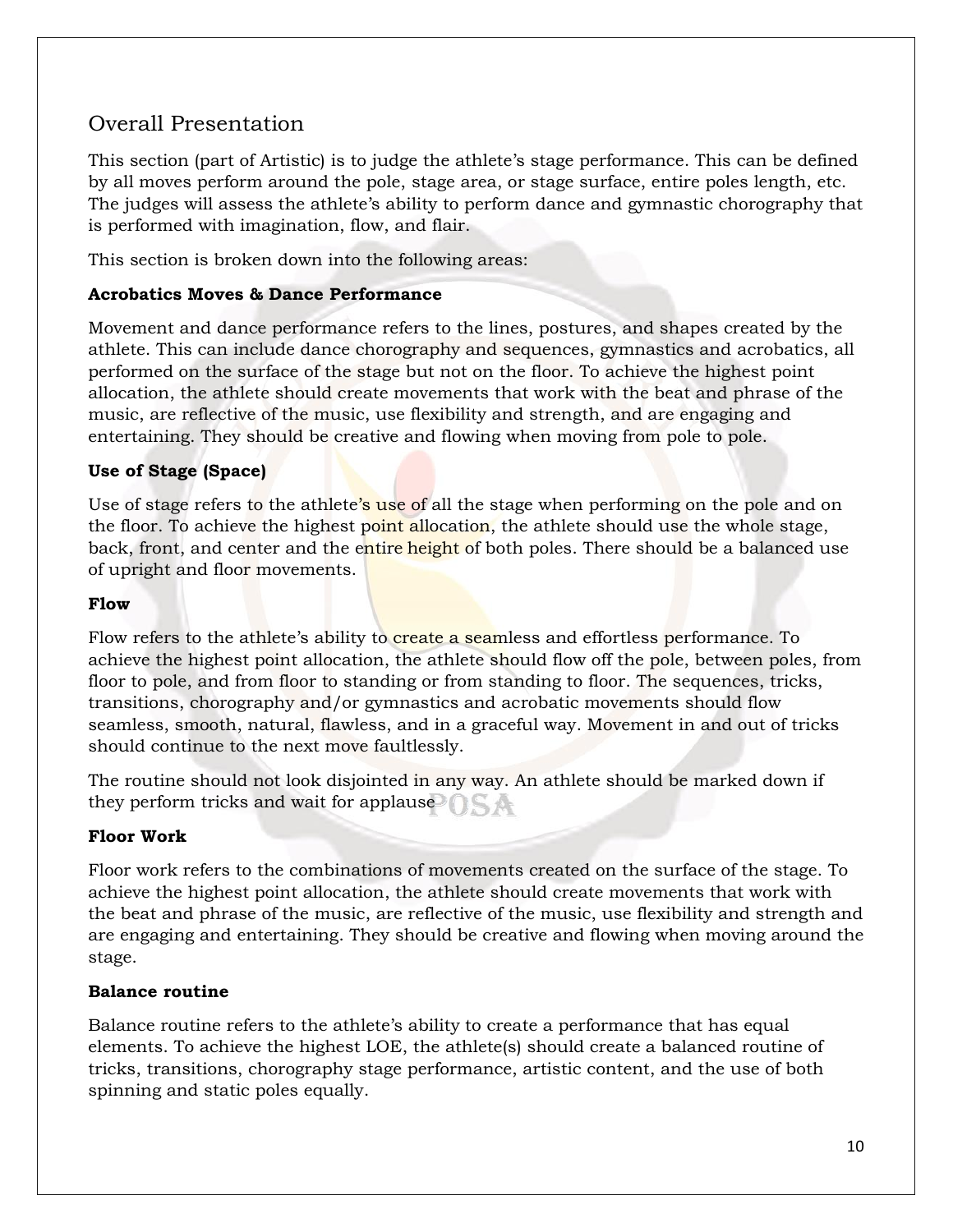### **Artistic Presentation Score Sheet**

Judges Name:

Score is out of 100 points in total. You may use single points (1) or half points (0.5)

| <b>Judging Criteria</b>                                  | <b>Maximum Score</b> | <b>Score</b>            | <b>Comments</b> |
|----------------------------------------------------------|----------------------|-------------------------|-----------------|
| Originality of<br>musical choice                         | 10                   |                         |                 |
| <b>Presentation (make)</b><br>up & Styling)              | 10                   |                         |                 |
| Confidence                                               | 10                   |                         |                 |
| Choreography                                             | 10                   |                         |                 |
| Interpretation                                           | 10                   |                         |                 |
| <b>Acrobatic Moves &amp;</b><br><b>Dance Performance</b> | 10                   |                         |                 |
| <b>Floor Work</b>                                        | 10                   | $\mathbf{D} \mathbf{Q}$ |                 |
| <b>Use of Stage (Space)</b>                              | 10                   |                         |                 |
| <b>Balanced Routine</b>                                  | 10                   |                         |                 |
| Flow                                                     | 10                   |                         |                 |
|                                                          | <b>FINAL TOTAL:</b>  |                         |                 |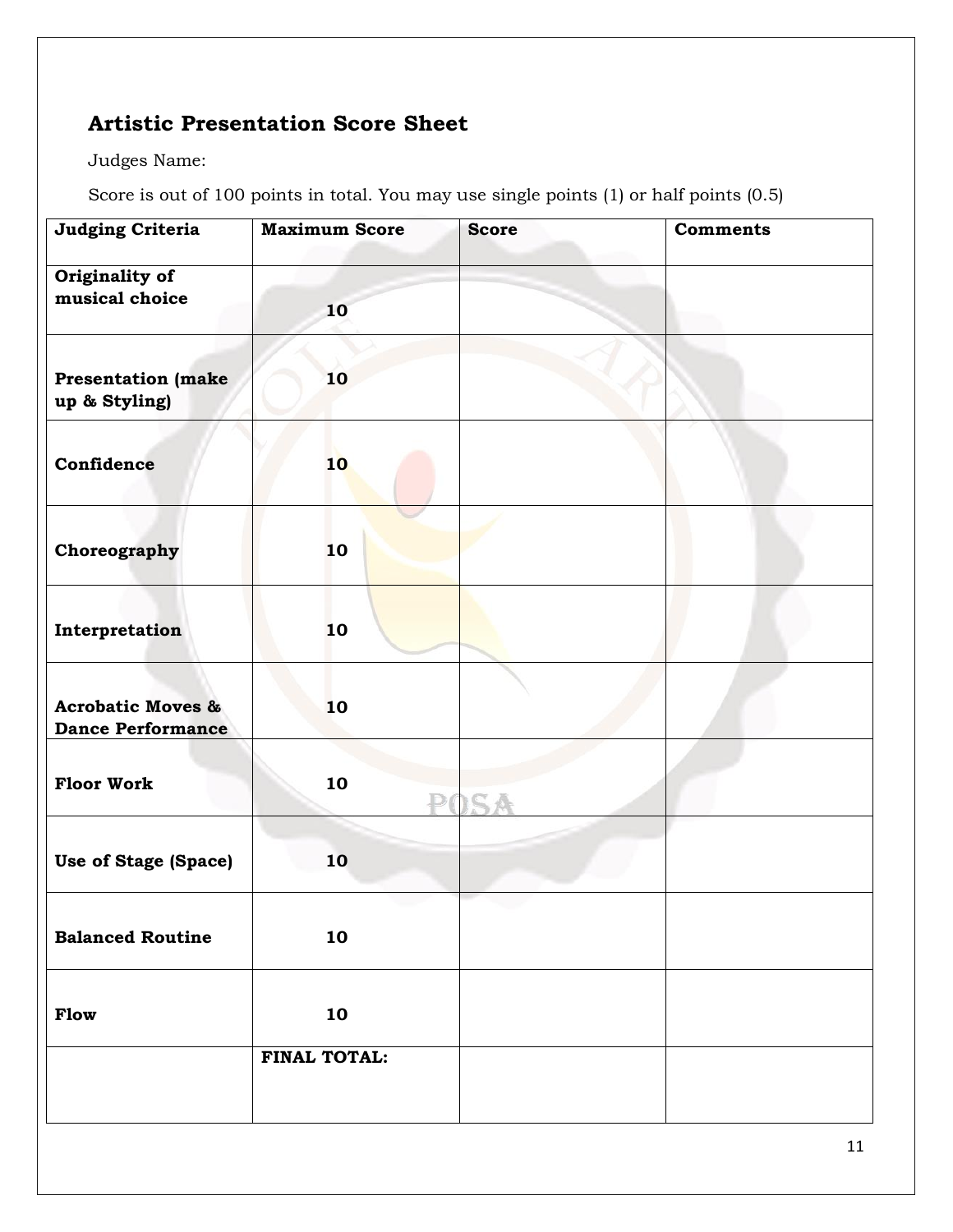### 7. Head Judge's Role

The role of the Head Judge, is very important, not just because he/she must check the work of the jury, but also because the Head Judge, must give some specific penalties to the athletes.

List of Head Judge penalties:

### **Costume malfunction** – 10 Point Maximum Deduction

The definition of a costume malfunction is when a part of the costume accidentally falls, falls off, unravels, or is distracting to the athlete's performance. This should not be confused with the willful removal of clothing (revealing breast or genitals), which is a direct violation of the POSA rule of non-removal of underwear clothing during a Pole Art Competition, and which can result in instant **disqualification** from the competition.

### **Explicit Sexual Contents** – 5 points maximum deduction

A definition of explicit sexual contents occurs when the athlete within the routine executes clear gestures of a sexual nature, for example: touching the genitals, twerk, etc. Obviously, in a competition of Pole Art, in which it can wear shoes with heels, the Head Judge must check carefully that the gesture is genuinely erotic and not just part of an Exotic choreography.

### **Failing to appear on the stage within 20 seconds**- 3 points maximum deduction

A definition of failing to appear on the stage within 20 seconds occurs when the athlete, despite having been announced, comes on stage after 20 seconds.

### **Disqualification by Head Judge**

The athlete will be automatically disqualified from the event for the following:

1) Intentionally removing intimate clothing.

2) For disrespectful behavior towards the judging panel and Head Judge.

3) For unacceptable choreographic contents against religion, race, sex, politics, etc.

4) Walk over (getting onto the stage after one minute (60 seconds) from announcement of the speaker).

5) Any other breach listed in the POSA Rules & Regulations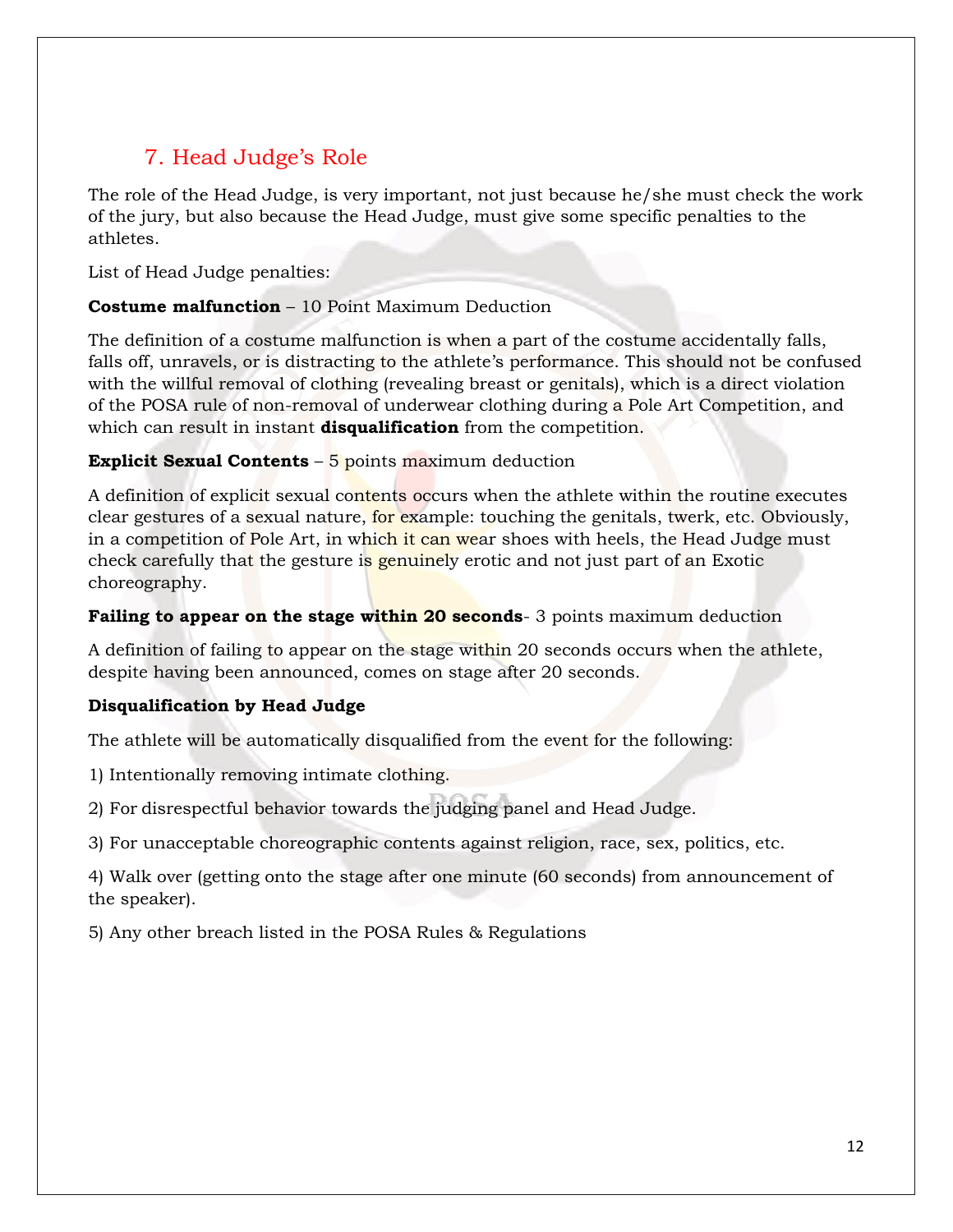## **World Pole Art Championship Regulations**

### **1. Definition**

1.1) "Competition" shall refer to the World Pole Art Championships (WPAC).

1.2) "Athlete" shall refer to the person invited or qualified to participate in the competition.

1.3) "Document" shall refer to this entire document.

### **2. Venue**

2.1) The following venues are appropriate for hosting a WPAC competition:

- Sports Hall - Gymnasium - Dance auditorium -Conference center - Theatre

2.2) The venue must hold the appropriate insurances and fire precautions.

2.3) The venue should have ample changing and toilet facilities.

2.4) Those with disabilities should be provided for.

2.5) The venue should be secure always.

2.6) The venue should have secure changing facilities for the athletes and these should be restricted to athletes, coaches, and officials only.

2.7) The venue should have a fully trained medical team on hand when members of the public and athletes are on site.

2.8) The venue must have a warm up room with a minimum of 2 poles.

2.9) The venue must not have restriction on age.

### **3. Stage**

3.1) For international competitions, the stage should have 3 meters clearance in front, to the side and behind each pole. There should be 2,5 meters at minimum and 3 meters maximum between each pole. In national competition, there should be a minimum of 2 meters between and around the poles.

3.2) The stage or seating should be elevated so spectators and judges have the best view.

3.3) The judges must be seated in the center, in front of the stage with an unobstructed view.

3.4) Judges should preferably not be near the audience. At international level the judges must not be near the audience.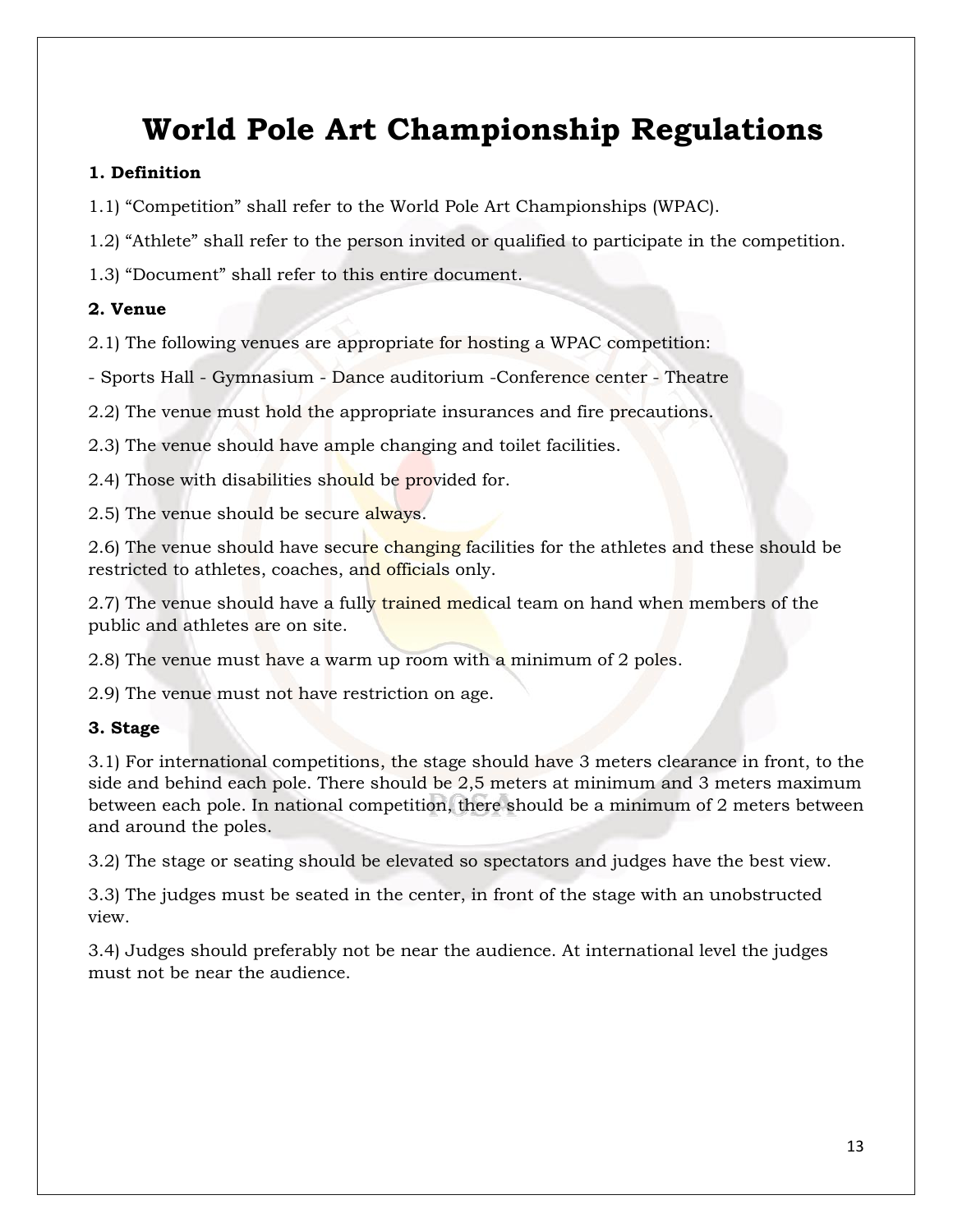### **4. Poles**

4.1) All national and international competition must have poles 45mm in diameter.

4.2) The pole must be a minimum of 3,50 and 4 meters as maximum.

4.3) The pole should be fixed securely.

4.5) If there is a rigging or truss system to secure the poles, this should not be used as part of the performance equipment and should be erected by qualified persons.

4.6) Single and Doubles category in Pole Art competition require one (1) spinning pole and one (1) static pole.

4.7) The spinning pole should be placed on the right-hand-side of the audience view.

4.8) The poles can be stainless steel, chrome, brass, or titanium and professional grade; poles must be nickel free. **No other materials are allowed.**

4.9) Stage poles or pole with only one fixed point are **not** allowed in any POSA Pole Art competition.

4.10) All poles must be cleaned by a minimum of two people per pole who are competent at climbing. They should take turns in cleaning the top of the pole. Poles should be cleaned in their entirety with a grease remover and any spillages of product must be subsequently cleared from the competition area.

#### **5. Selection Process**

5.1) Top 3 in each Elite category qualified in one of the Official recognized POSA Pole Art around the World.

5.2) Athletes participation in the WPAC is via invitation from the POSA only (with a special "Wild Card").

5.3) All eligible athletes must compete in the qualifiers to win a place in the final (If there is a semifinal competition, otherwise they will compete directly in finals).

5.4) The title of Senior male, female and doubles and Junior, World Pole Art Champion, will be a lifetime title.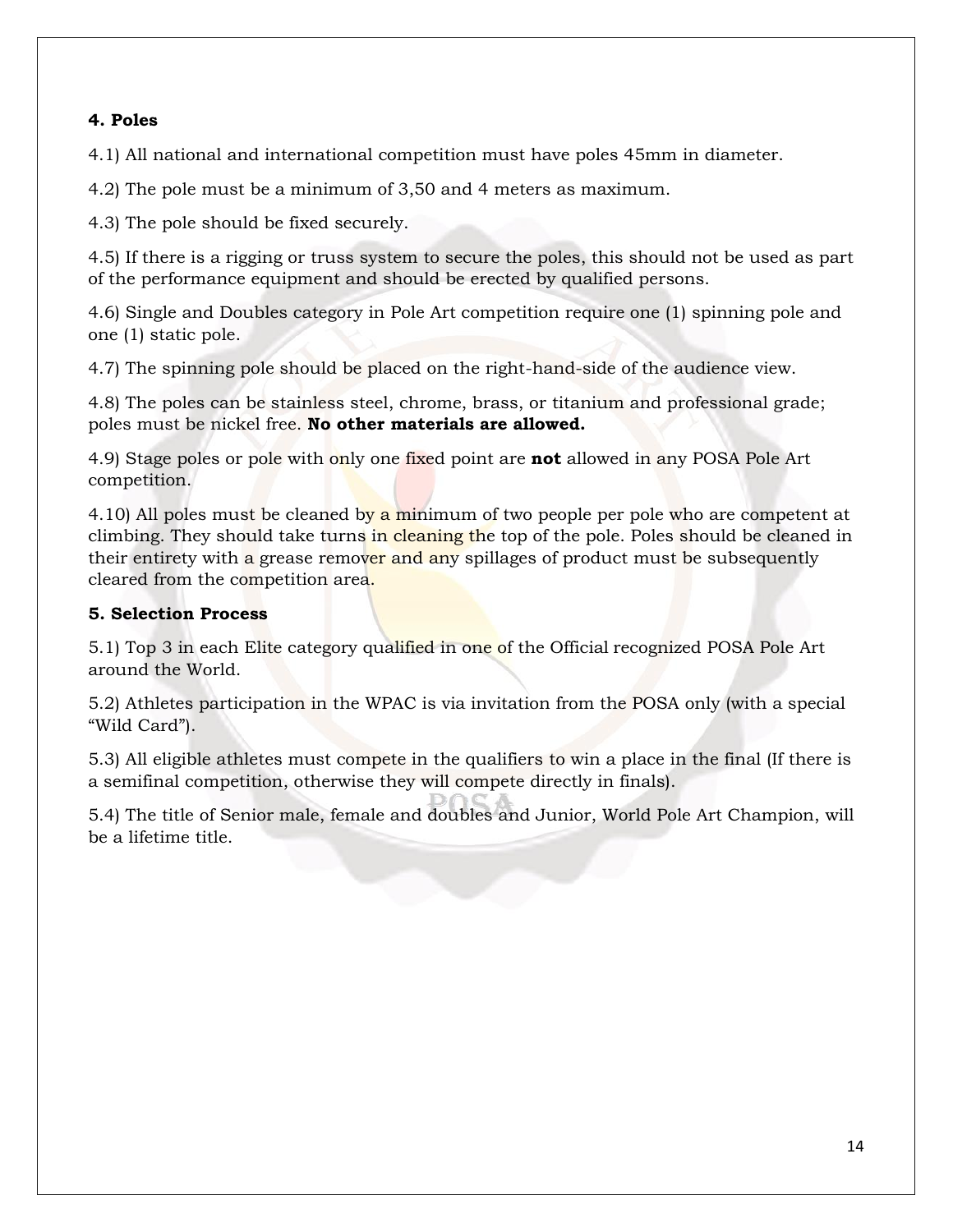### **6. Application Process**

Failure to comply with the following may result in disqualification from the competition:

6.1) All invited athletes must complete and sign the POSA application form.

6.2) All athletes must produce a copy of their passport with their application form.

6.3) All athletes must represent the country that issued their residency. Proof of residency of said country must show a minimum of ninety (90) days prior to the commencement of the competition.

6.4) All athletes must read the rules and regulations and sign a copy for confirmation.

6.5) All athletes must disclose medical information which will be held confidentially.

6.6) All athletes must disclose if they have been previously disqualified from any competition.

6.7) All athletes must represent their legal gender. A copy of the birth certificate must be submitted upon request.

6.8) Each athlete must perform with the same gender except in the case of doubles.

6.9) All athletes must conduct themselves in accordance with the POSA - Pole Art Rules and Regulations.

6.10) All athletes must arrive and register at the time designated by the POSA.

6.11) All athletes confirm by taking part in the POSA WPAC that they waive all image rights and will not receive any compensation for photos and videos taken during the event. They agree that the images can be used for commercial use.

6.12) All athletes agree to be interviewed, filmed and or photographed by the media.

6.13) All athletes must be present at the medal ceremony unless a medical emergency has occurred.

6.14) All applications should be completed in English.

6.15) All athletes must have personal insurance that covers them for the duration of the competition. This should start one day prior to the competition to two days after the competition has completed.

6.16) All athletes must produce documentation from a doctor as conformation of good health to compete.

6.17) All athletes must sign POSA/WHEA Antidoping program, athlete must sign the agreement with a three-month deadline before WPAC, if the athlete has not signed the agreement, she / he cannot take part in the competition.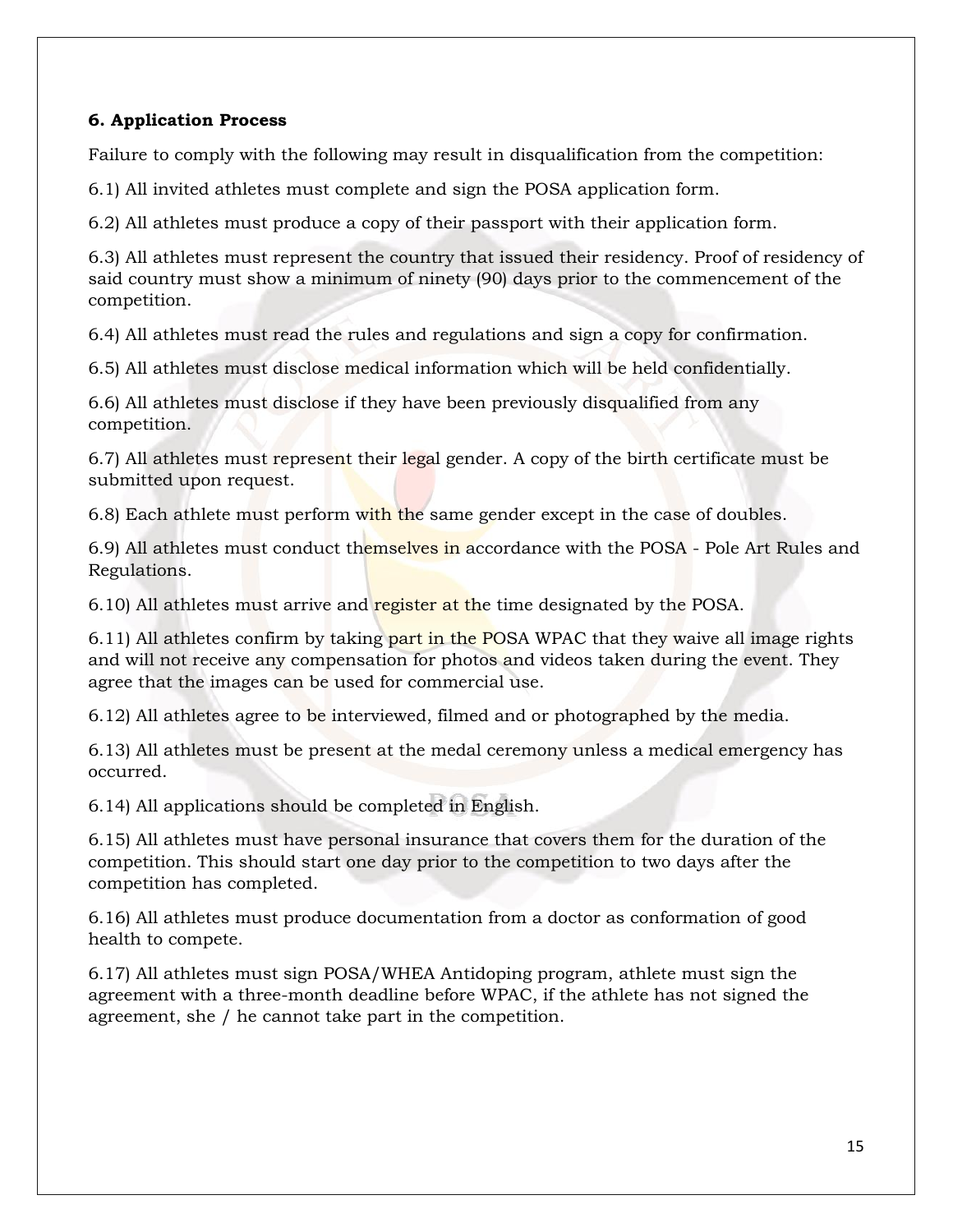### **7. Filming**

7.1) The athlete agrees to filming/photography at any event in which they appear before, during or after the competition which is related to the competition  $-i.e.:$  workshops, interviews, performances, etc.

7.2) The athlete waives all rights of filming and photography

7.3) All filming, and photography is not permitted in the changing areas unless with express permission of the International Federation and/or the organization.

7.4) All photography and footage remain the property of the POSA.

7.5) All athletes agree that photos and footage can be used by the POSA for advertising, promotional and commercial purposes.

### **8. Categories**

The following categories will be included in the WPAC:

- A- Senior Individuals (18-49 age)
- B- Masters +40 (40-49 age)
- C- Masters +50 (+50 age)
- D- Doubles Senior mixed (all mixed are allowed) (18-49 age)
- E- Junior Varsity (6-9)
- F- Junior A (10-14)
- G- Junior B (15-17)
- H- Doubles Junior A (10-14)
- I- Doubles Junior B (15-17)
- J- Juniors Mix (10-17) \*

\*In this category, the partners must necessarily be mixed: one must be Junior A (10-14) and the other Junior B (15-17). The same age range of both partners is not allowed (10- 14 or 15-17) they must be mixed.

### **9. Qualifiers and Finals**

Usually, WPAC is a direct competition without a semifinal, but in case the International Federation decides to also arrange a semifinal, here's how it would be regulated:

9.1) The qualifiers must be on a different day to the finals.

9.2) The top ten (10) competitors with the highest point score in each category will go through to the final.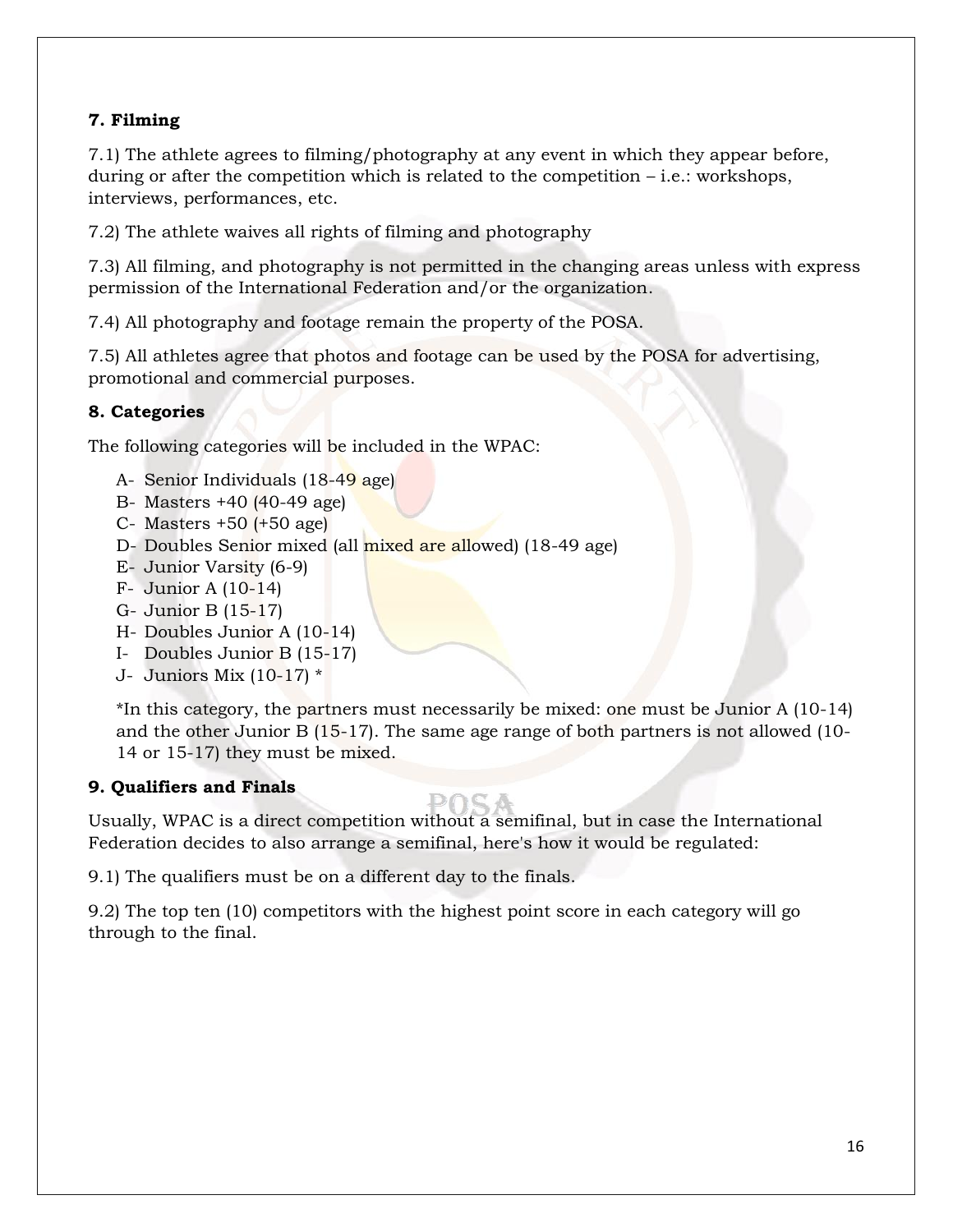### **10. Disqualification by Head Judge/Organization**

The athlete will be automatically disqualified from the event (by the organization also) for the following:

10.1) Intentionally removing undergarments (underwear and/or bra).

10.2) For directly contacting the judging panel to discuss the competition or to directly or indirectly influence the judging decision prior to or after the competition.

10.3) For providing false or inaccurate information on the application form.

10.4) Any other breach listed in the POSA Rules & Regulations

### **11. Performance Time**

11.1) The performance must be between 3.30 and 4 minutes long.

### **12. Music Choice**

12.1) Any kind of music can be used by the athletes.

12.2) Music with lyrics is allowed.

12.3) Music must be submitted twenty (20) days prior to the competition or entry is revoked.

12.4) Music must be submitted in MP3 format only.

12.5) Music with offensive content is forbidden.

### **13. Costume & Make Up**

13.1) Costumes should not be intentionally removed, must fit correctly, and not be used in an erotic manner.

13.2) Female costumes can't include: thong, pasties, garter belts, guepiere, nylon stockings, underwear, swimwear or bikinis, transparent clothing that does not cover the breast or the pelvic area - PVC or rubber, oil or water.

13.3) The costume must cover the entire pelvic area and at least 3/4 of the buttocks.

13.4) It is expressly forbidden to perform seminude, improperly dressed or in an overtly erotic manner (i.e.: Stroking the body suggestively, fondling the breast, chest and groin area, performing a gluteal dance and shaking the chest or gluteus in a suggestive manner. Please be advised body rolls are not included in the above).

13.5) The International Federation and the organizers reserve the right to disqualify an athlete for improper dress, removing costume, intentional costume failure or use of oil and fire on the stage.

13.6) POSA-approved grip aids can be used and will be supplied by the federation. Those found to be using non-approved grip aids may be disqualified.

13.7) It is forbidden to apply any grip aid to the pole. Grip aids may only be applied to the athlete's body.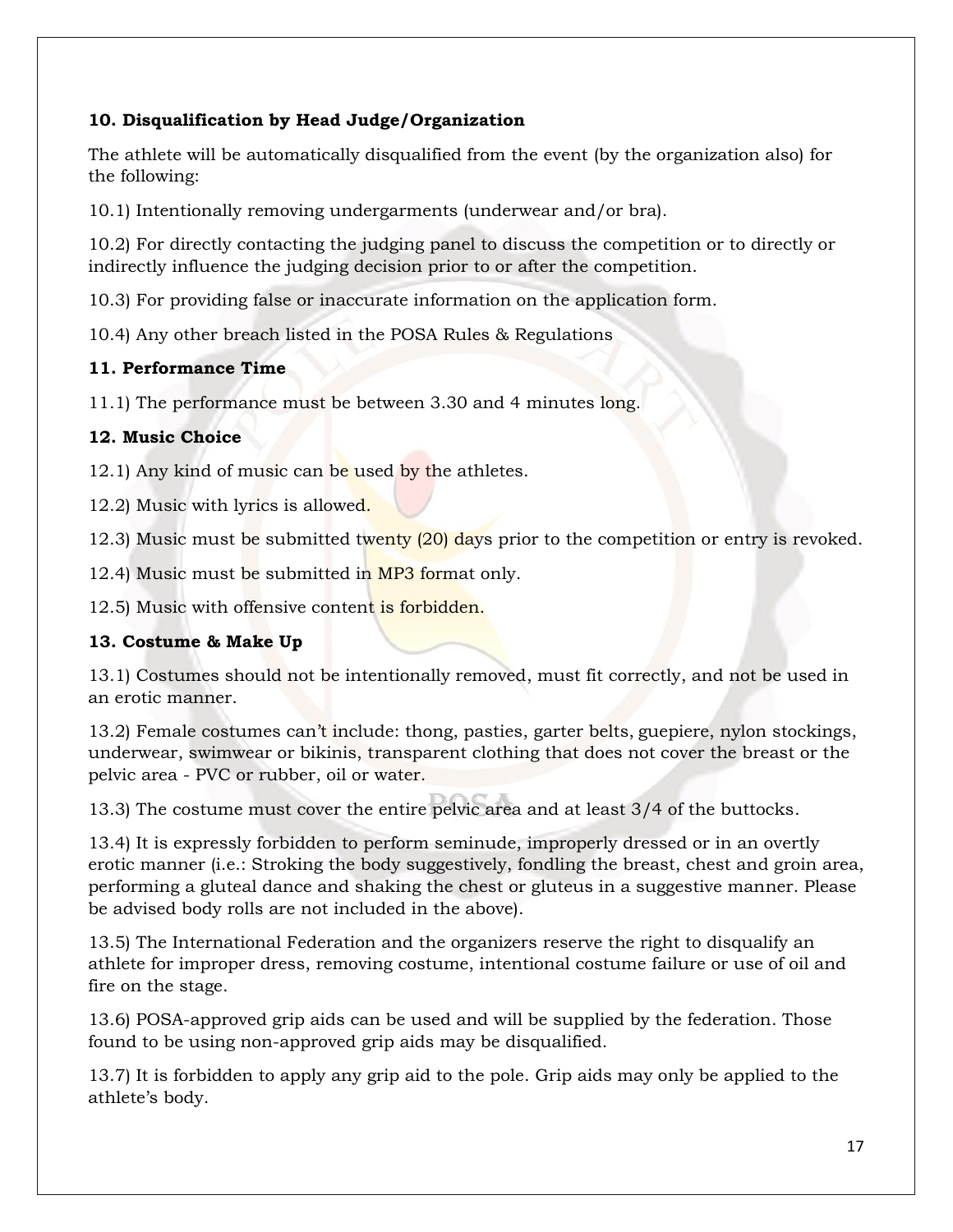13.8) Props are allowed.

13.9) In order to avoid unpleasant cultural situations and unpleasant misunderstandings, the face cannot be completely made up of any color, 3/4 of the face must be visible and not covered by makeup.

### **14. Judges Criteria**

14.1) All POSA- Pole Art judges are required to complete the judge's pre-competition training course.

14.2) Judges must declare any personal or business relationship with any athletes.

14.3) Judges must be over the age of 18.

14.4) Judges must represent the country of their passport.

14.5) Judges must speak, read, and write English.

14.6) Judges must be competent at using computers and the Internet.

14.7) Judges must not consume alcohol on the day of judging.

14.8) Judges must not comment publicly about their decision.

14.9) Judges must not discuss judging or results with athlete.

The complete judging panel in POSA-Pole Art Competition is with 6 judges and 1 Head Judge.

Head Judge will give the "Head Judge Penalties".

### **15. Judges**

15.1) The judge's decision is final.

15.2) All judging is completed via computer.

15.3) Judges may not return to previous performances to update their scoring system.

15.4) Judges must not talk to each other or confer during the performances. The judges may converse when the performance is over but not about judging.

15.5) Judges must always be separated from the athletes and spectators .

15.6) Judges and performers will be disqualified if they confer at any time during the competition.

15.7) Judges must not leave their seat at any time unless with the permission of the Head Judge

15.8) Judges must be seated in a position with the best viewpoint away from the audience.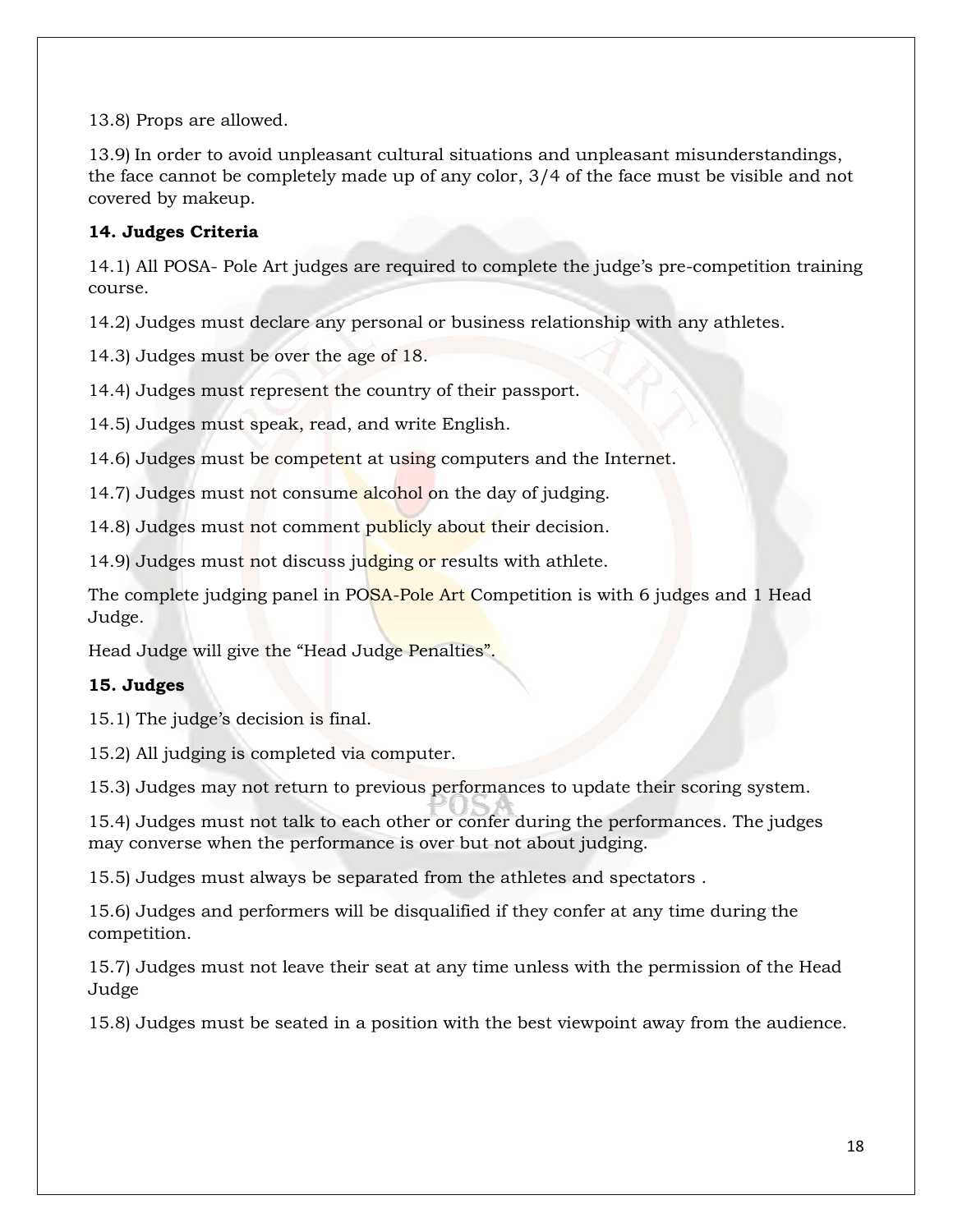### **16. Scoring System**

16.1) Allocation of Scores:

The Athlete(s) with the score closet to the highest possible score is the winner. Single points and half points can be given.

- Technical – Maximum of 55 Points

- Artistic presentation – Maximum of 100 Points

-Execution Deduction- Maximum of 75 Points

The Technical score, Artistic, and Execution will be added together to get the total score. From the total score, the deduction of the Head Judge will be deducted (if any), to get the final score.

16.2) All scores will be collated via computer.

16.3) Once judging has finished, no scores or discussions can be made to alter the results.

### **17. Disqualification by Organizers and/or POSA official members**

Reason for Disqualification: An athlete can be disqualified during or after the competition if a breach of the rules has occurred. The International Federation reserves the right to remove the title of an athlete for the following infringements:

17.1) Breach of the POSA Code of Ethics and/or Rules & Regulations

17.2) Falsifying information on the POSA application.

17.3) Unsporting behavior.

17.4) Removal of underwear clothing. \*

17.5) Erotic/sexy style choreography (i.e.: Stroking the body suggestively, fondling the breast, chest and groin area, performing a gluteal dance and shaking the chest or gluteus in a suggestive manner. Please be advised body rolls are not included in the above). \*

17.6) Publicly speaking negatively about the judging, judges, athletes, results, or the POSA.

17.7) Breaking the POSA- Pole Art Rules and Regulations.

\* Disqualification by Head Judge also.